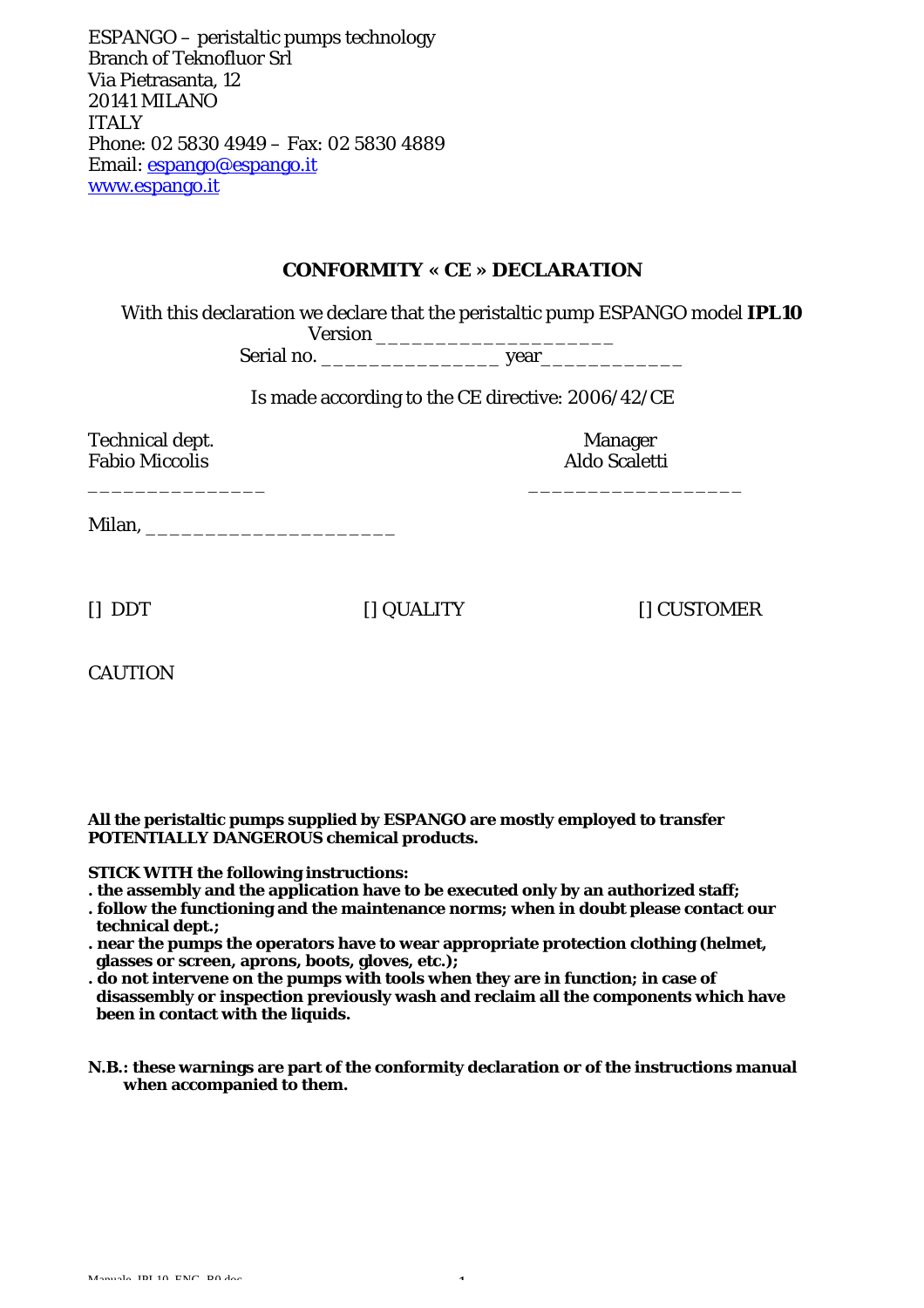# **INSTALLATION, PROGRAMMING & MAINTENANCE INSTRUCTIONS**

# **PERISTALTIC PUMPS IPL 10 RANGE**



**IPL10/24**



**IPL10/30**



**IPL10/100**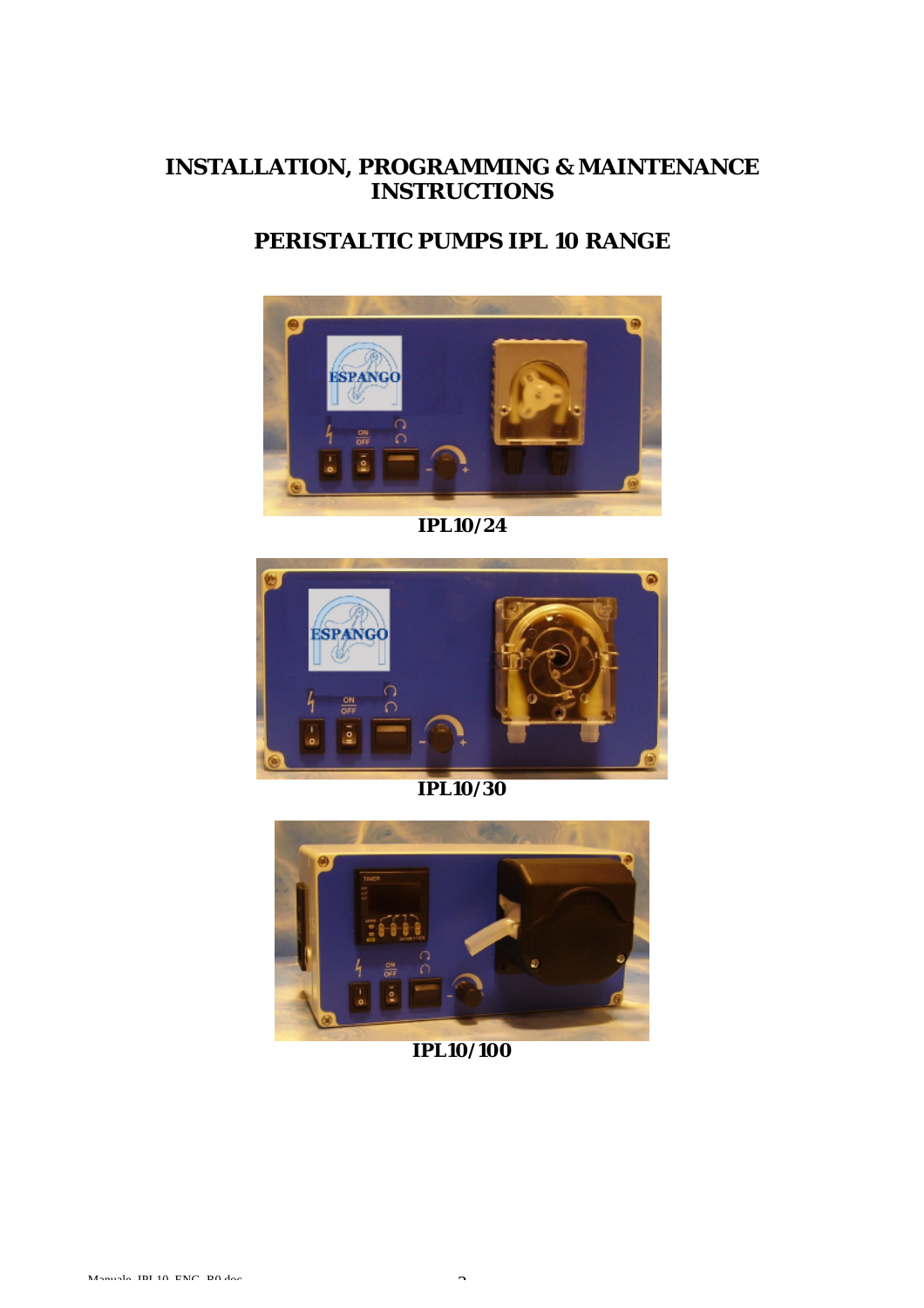## **INDEX**

- 1. GENERAL SECURITY INFORMATION 1.1 Applications 1.2 Safety
- 2. SETTING 2.1 Positioning 2.2 Electrical connections
- 3. DESCRIPTION 3.1 Pumping heads 3.2 Control Panel
- 4. FUNCTIONING
	- 4.1 Tube insertion
	- 4.2 Functioning suggestions
	- 4.3 Functioning with timer
	- 4.4 Functioning problems
	- 4.5 Switch off
- 5. MAINTENANCE 5.1 Cleaning 5.2 Disinfection / Decontamination
- 6. TECHNICAL FEATURES

**Please carefully read the present instructions manual before starting to work with the pump and closely stick with it in order to avoid errors which could cause damages, especially to the health and to the environment. The data indicated in the present manual refer to the standard model.** 

**Eventual variations realized on specific customer demand could partially or totally modify them.**

**In case of need, please contact our Technical Dept. (phone 02 5830 4949 – espango@espango.it) for any useful explanation.**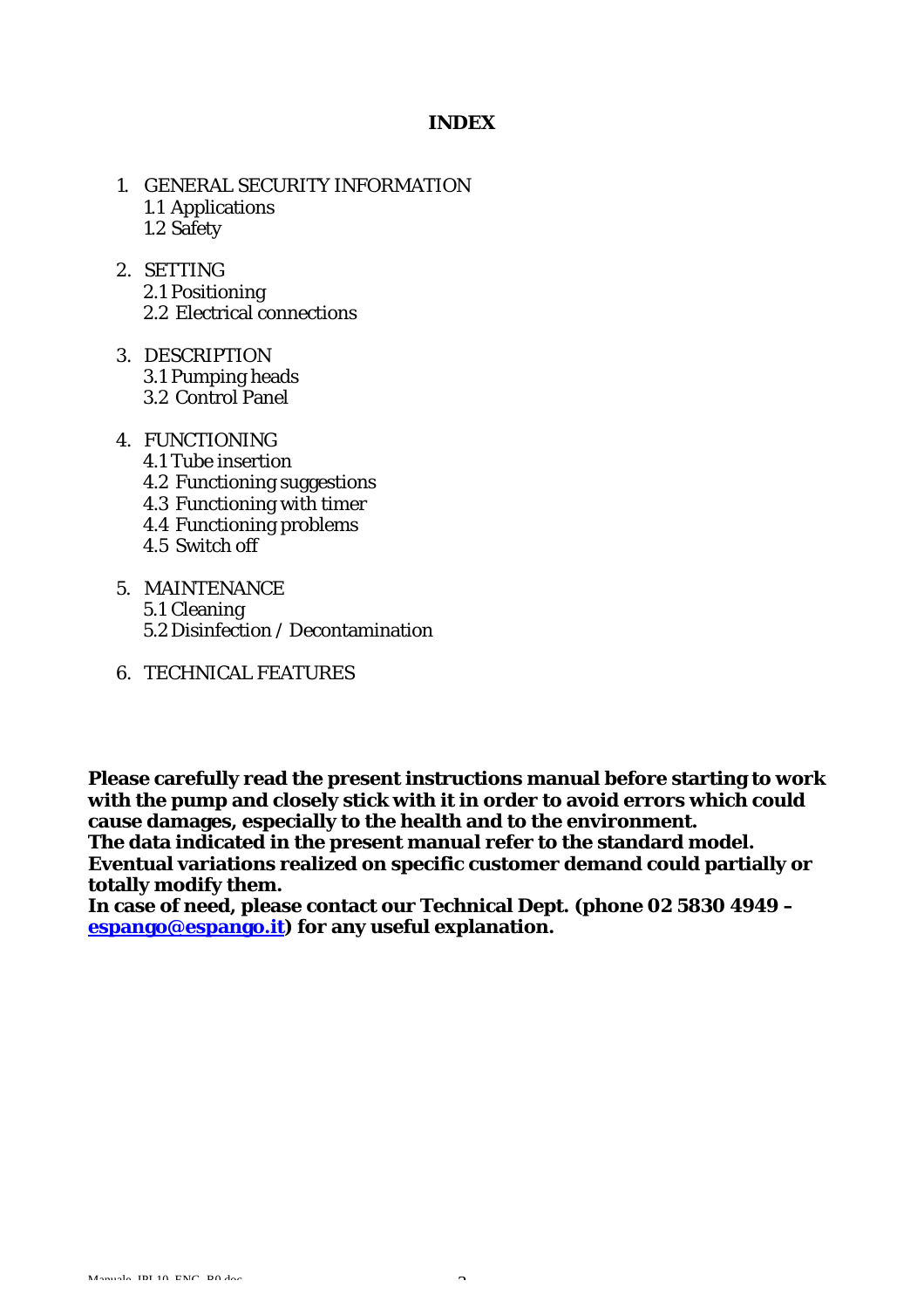# **1. GENERAL SECURITY INFORMATION**

# **1.1 APPLICATIONS**

The employment of peristaltic pumps to transfer liquids or gases has many advantages: thanks to its operating principle it is the only pump able to carry fluids without any direct contact with the product.

A new tube for each product can be employed, avoiding heavy cleaning.

By using a peristaltic pump you can sterilize on-line the vessels connected with the tube and sterilize the whole system.

The product is gently carried without stress, centrifugations or turbulent actions which could damage it; this is an additional advantage of this pump.

- . The peristaltic pump **IPL 10** is designed to be used in a laboratory or for industrial purposes.
- . The tube can be quickly replaced.
- . The high rpm motor, coupled with a precise control system, guarantees an uniform conveyance of the product.
- . The speed of the pump **IPL 10** is adjustable and it allows a precise control of the pumped volumes.
- . This pump is reversible. The rotation can be freely chosen. Even if the pump can run in both rotation directions, it is better to use the "clockwise" one.

# **1**.**2 SAFETY**

The safety – respect for people, environment and materials – mostly depends on the behaviour of the employees who use the pump.

Please, carefully read this manual before starting to work with the pump. The respect of our instructions will avoid errors which could be dangerous, especially concerning the health and the environment.

When using this pump, the operator has always to refer to the present manual.

It has always to be available to all the people charged to use this pump.

We recommend to keep a copy of the manual close to the pump.

For safety reasons the equipment has always to be used by a qualified staff.

Before switching the pump on, please verify that the cable and the plug are not damaged; in case they are, don't connect the pump to the mains.

The voltage of the pump has always to be the same of the mains voltage.

Whatever action on the electric components has to be executed by qualified staff and the pump has to be under security conditions (switched off, cable unplugged).

Only original parts and accessories must be used. We strongly discourage the employment of not original spare parts, which can bring to unknown risks.

The characteristics and the safety of the pump can be granted only if all the required controls, the maintenance and the repairs are executed by our authorized staff.

The manufacturer assumes no responsibility in case repairs are not executed by his Technical Service or if not original parts or accessories should be used.

The manufacturer assumes no responsibility in case of misuse of the pump.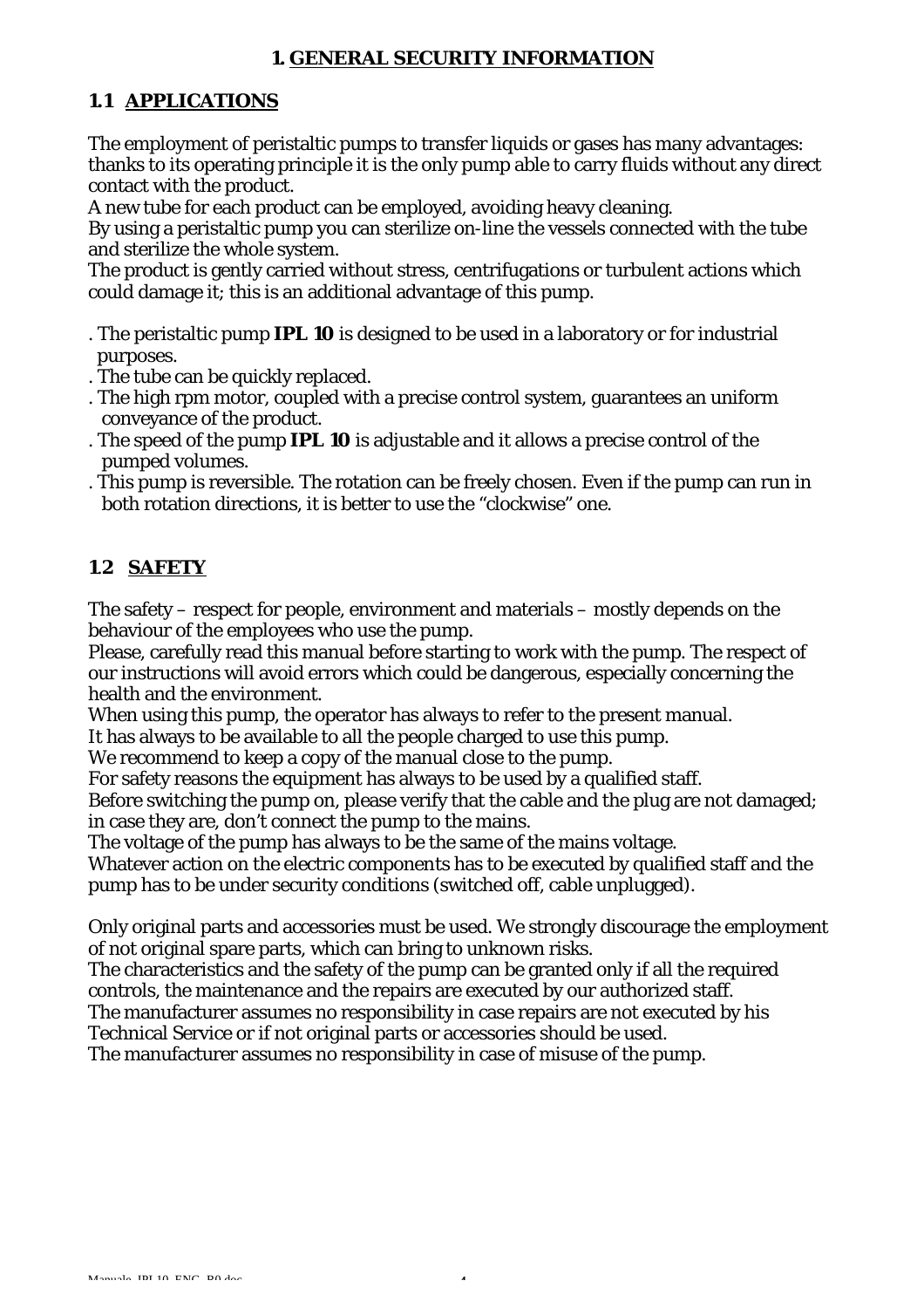## **2. SETTING**

# **2.1 POSITIONING**

Handle the pump with care, avoiding shots. Never pick up the pump by its head or by the cable. The pumps doesn't have to be installed in a excessively dusty place.

Place the **IPL 10** pump on a solid and non-flammable surface and be sure that it is firmly supported.

The pump has to be protected from direct sunlight (UV radiation).

# **2.2 ELECTRICAL CONNECTION**

The pump has a flexible cable.

Please use the plug to connect and disconnect the pump from the mains.

Before switching the pump on, verify that the cable and the plug are not damaged; in case they are, do not connect the pump to the mains.

The voltage of the pump has to be the same of the mains one.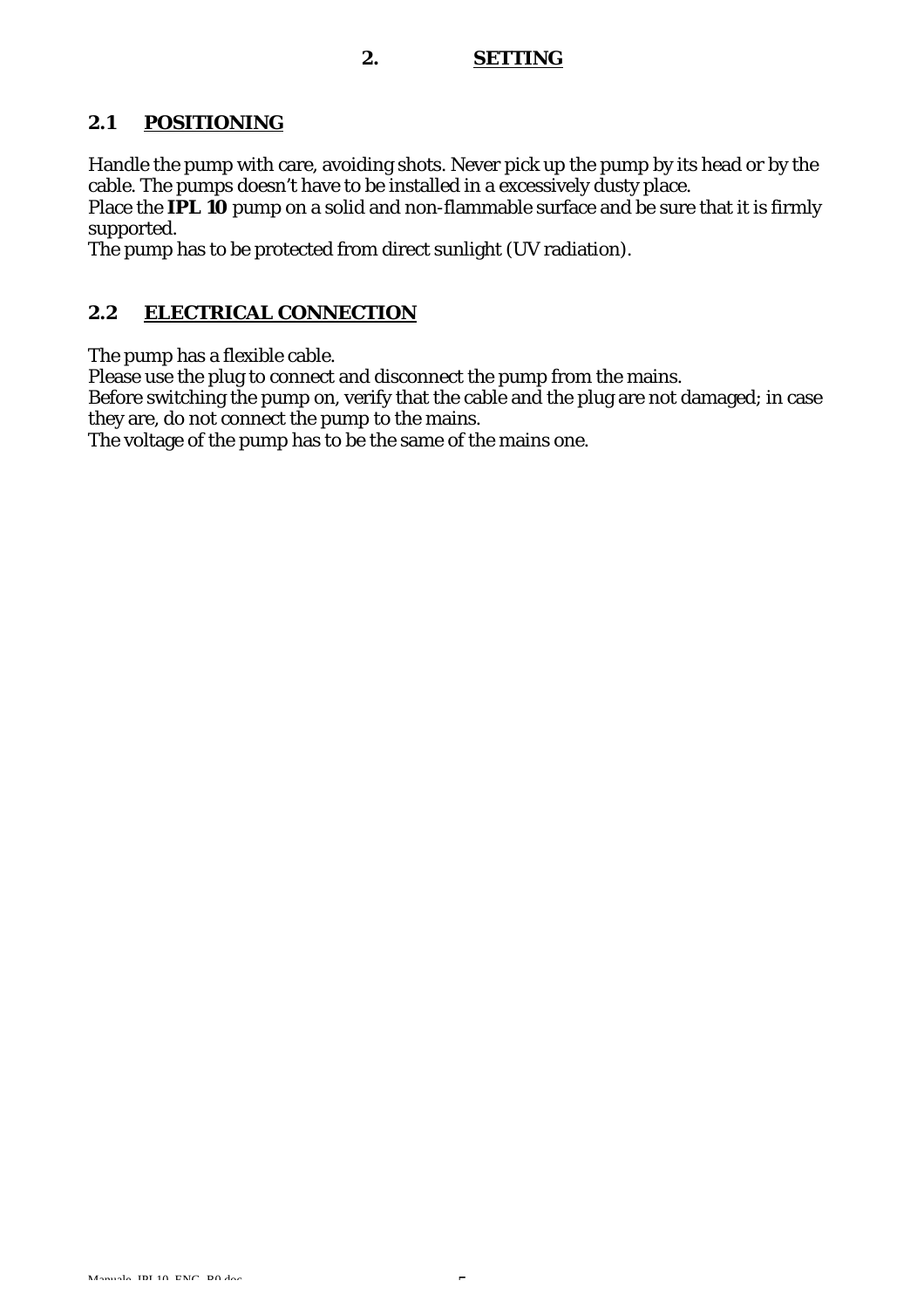## **3. DESCRIPTION**

# **3.1 PUMPING HEAD**

The **IPL 10** pumps can be provided with the following pumping head models:







**IPL 10/24: head IPS24 - 2 or 3 rollers (see photo) IPL 10/30: head IPS30 - 3 or 6 rollers (see photo) IPL 10/100: head IPS100 - 3 or 6 rollers (see photo)**

## **IPL 10/24: head IPS24 IPL 10/30: head IPS30**

Components identification: Components identification:

- 1. fastening screws 1. closing spring
- 2. transparent case 2. transparent case 2. transparent case 2. transparent case 3. roller rotor
- 3. roller rotor 3. roller rotor
- 4. tube 4. tube
- 5. plastic fittings 5. plastic hooks

## **IPL 10/100: head IPS100**

Components identification:

- 1. moving part
- 2. roller rotor
- 3. fixed part

- 
- 
- 
- 
- 

On request and for special applications different pumping heads models can be used. In this case, make reference to the technical indications given by our technical dept.



## **3.2 CONTROL PANEL**

- 1. Operation light (optional foot switch)
- 2. Start/stop button
- 3. Forward direction selection
- 4. Speed control potentiometer
- 5. Pumping head
- 6. Power pack: cable connection, switch, safety fuse
- 7. Cable output of the exterior foot switch (optional)
- 8. On/off timer (optional)
- 9. Switch on timer button (optional)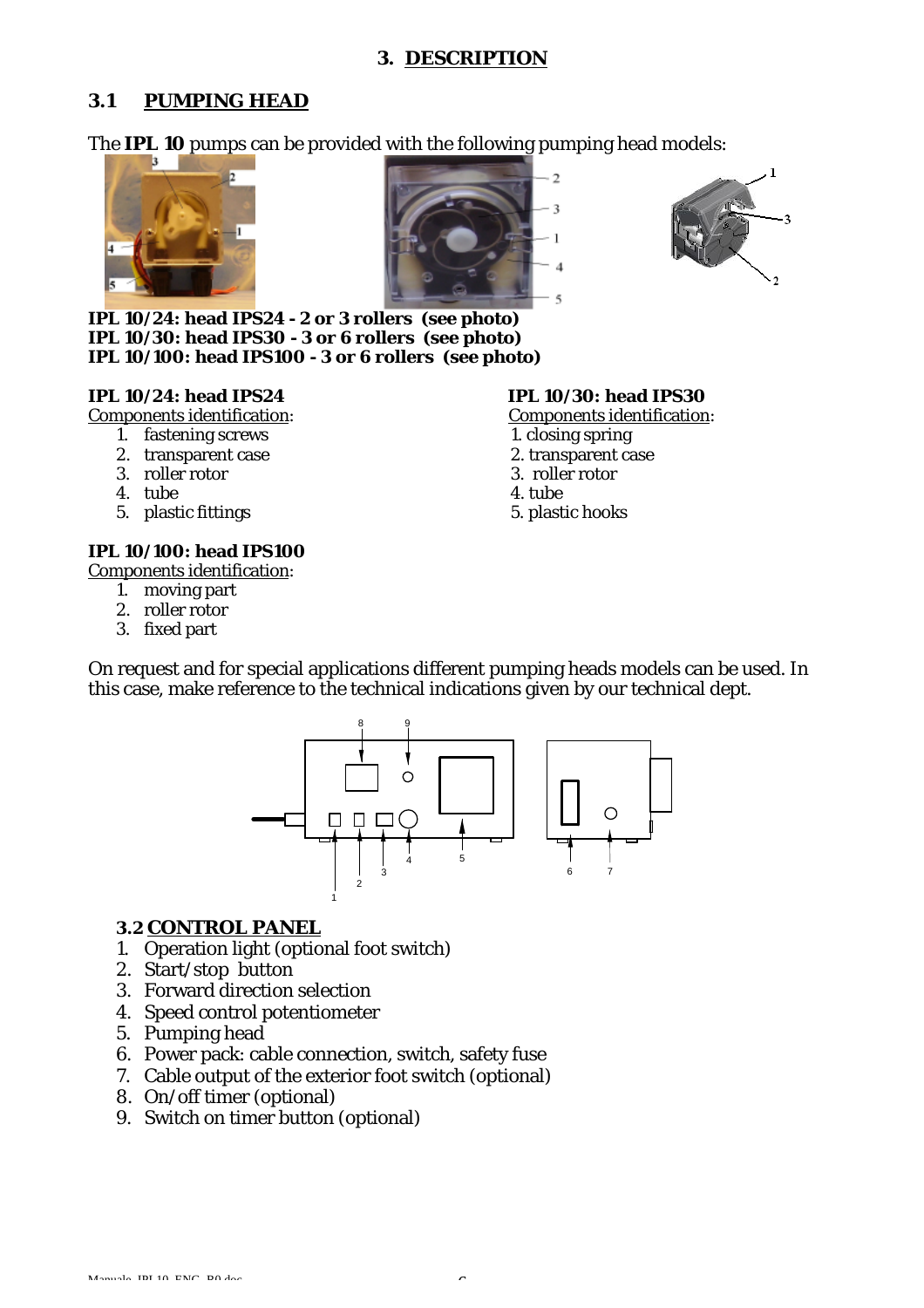### **4.1 TUBE INSERTION**

### **THE PUMP MUST BE SWITCHED OFF!**

#### **PUMPING HEAD IPS24**

- 1. Unscrew both fastening screws (1)
- 2. Remove the old tube  $\left(\frac{3}{4}\right)$ <br>3. Lav the tube in the pum
- Lay the tube in the pumping head, eventually slightly turning the roller rotor (3) to facilitate the handle, hooking it to the case by mean of its plastic fittings (5).
- 4. Introduce the transparent cover again (2)
- 5. Fix the two screws firmly blocking all.

### **PUMPING HEAD IPS30**

- 1. Open the two springs (1) placed on the sides of the case
- 2. Withdraw the part of the transparent moving-head (2) slightly turning it forward/down
- 3. Withdraw the old tube (4)
- 4a. For tubes with plastic fittings: lay the tube in the pumping head hooking it to the case by mean of its plastic fittings (5)
- 4b. For bushings without hooks: lay the tube in the pumping head, keeping it in slight tension at its end, introduce the supplied plastic rider, block the tube and keep it in slight tension.
- 5. Insert the part of the moving-head again (2) starting from the side closer to the tube exit. For the bushings version please remember to always keep the tube in slight tension.
- 6. Hook the two metal springs  $(1)$  to the case firmly blocking all.

## **PUMPING HEAD IPS100**

- 1. Open the upper mobile part of the head (1) gently pulling it upward
- 2. Withdraw the old tube
- 3. Lay the new tube on the roller rotor (2) inside the moving-head, keeping it in slight tension at its ends
- 4. Still keeping the tube in slight tension, close the upper part of the moving-head until you hear the coupling click.

Now the pump is ready for use.

IMPORTANT NOTE: we guarantee its correct functioning only with tubes supplied and approved by us for quality and measures. NEVER USE TUBES WHICH QUALITY IS NOT SPECIFIC FOR PERISTALITC PUMPS.

## **4.2 FUNCTIONING SUGGESTIONS**

- In order to avoid too high pressure, suction and delivery tubes have to be as short as possible. Prevent bottlenecks and limit curves in rigid tubes.
- Employ big diameter tubes at low speed for a longer life tube.
- Employ small diameter tubes at highest possible speed for a better precision.
- When using viscous liquids proceed at low speeds. A high wall thickness tube has a better spring back and it increases the suction capacity.
- If the chemical resistance of the tube in respect of the product to be pumped is unknown, a practical test is recommended: weigh a piece of tube  $(3/4 \text{ cm})$  and soak it in the liquid for at least  $24$  hours. Then visually control that the tube is not deformed and weigh it again; a variation of 10% of the weight is acceptable. Afterwards, test the tube at the normal functioning conditions.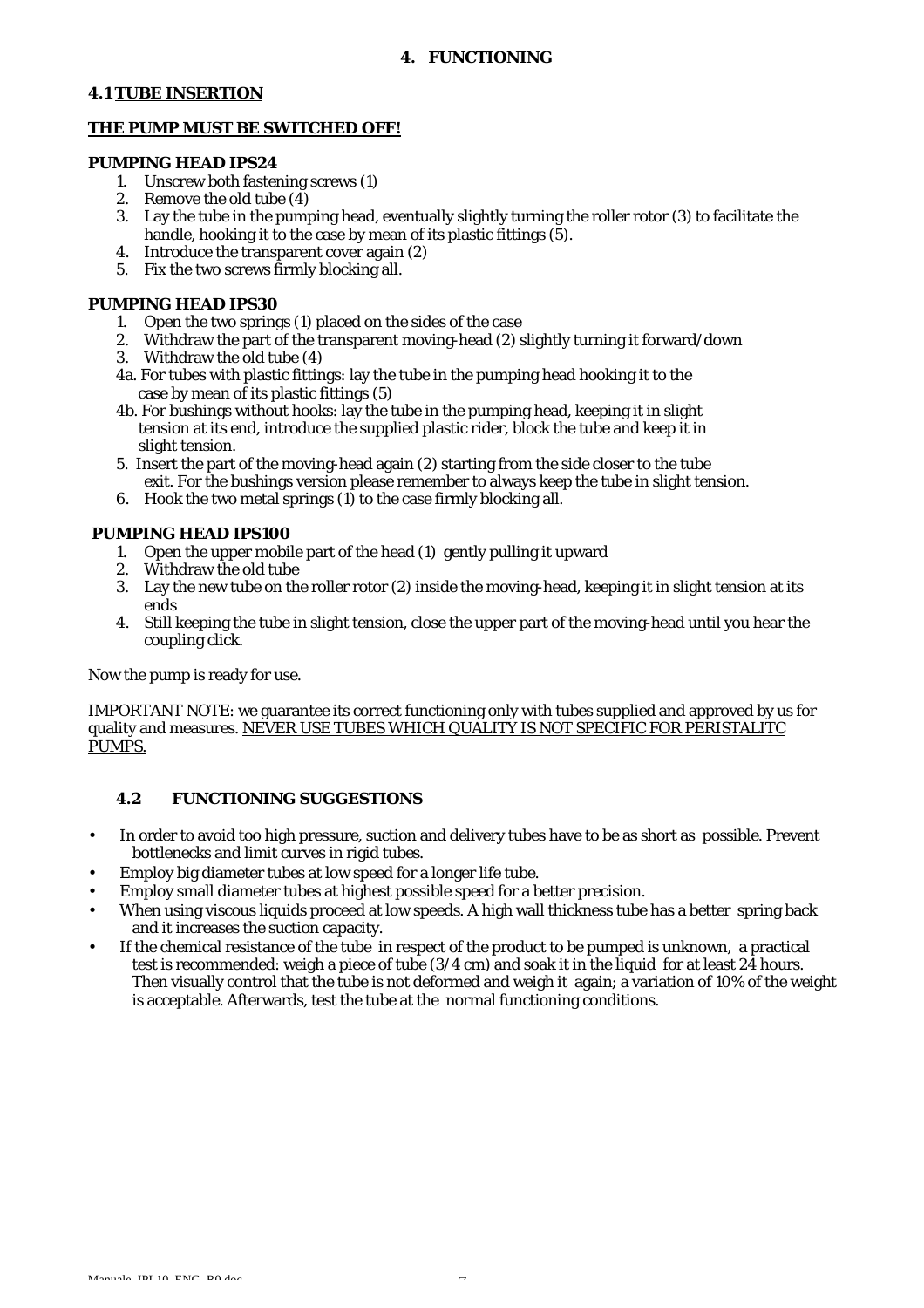# **4.3 FUNCTIONING WITH TIMER (OPTIONAL VERSION)**





# **4.3.1 VERSION WITH 1" TIMER**

- . Press the key 1. "PROG" on the front to activate the programming of the ignition time
- . Scan with the key PROG the functionality hours/minutes/seconds. Use the keys 2. "+" /
	- 3. "-" to modify the set value. Press again the key PROG to save the set value.

## **4.3.2 VERSION WITH 0.01" TIMER**

- . Press the key 1 to activate the programming of the ignition time
- . Scan with the key 1 the functionality hours/minutes/seconds/tenths/centimes. The value to be set will blink, use the keys 2 and 3 to increase or decrease the set value – press the key 1 to move on the following value to be modified, until the end of the values.

How to activate the pump

- select on the front from the key no. 1 the position I or II

- on the position I the timer will be activated by the pulse of the pedal

- press the pedal ONCE or press the key 3. "START" on the control panel

The pump will work for the selected uptime and will stop at its expiry, releasing a beep. The pump is now waiting for a new input to run again.

In order to "PAUSE" the pump DURING operation press again the pedal or the key "START".

Press again the pedal of the key "START" in order to restart the pump. The pump will work for the remaining time indicated on the viewer.

It is possible to use the pump with timer also manually in two different modalities:

- 1) Continuous ignition: use the button no. 2 on the front, position ON. The pump will run in continuous.
- 2) Power pulse: set the key no. 2 on the position OFF and the key no. 1 on the position II; the pump will start with the pedal pressure and will stop at its release.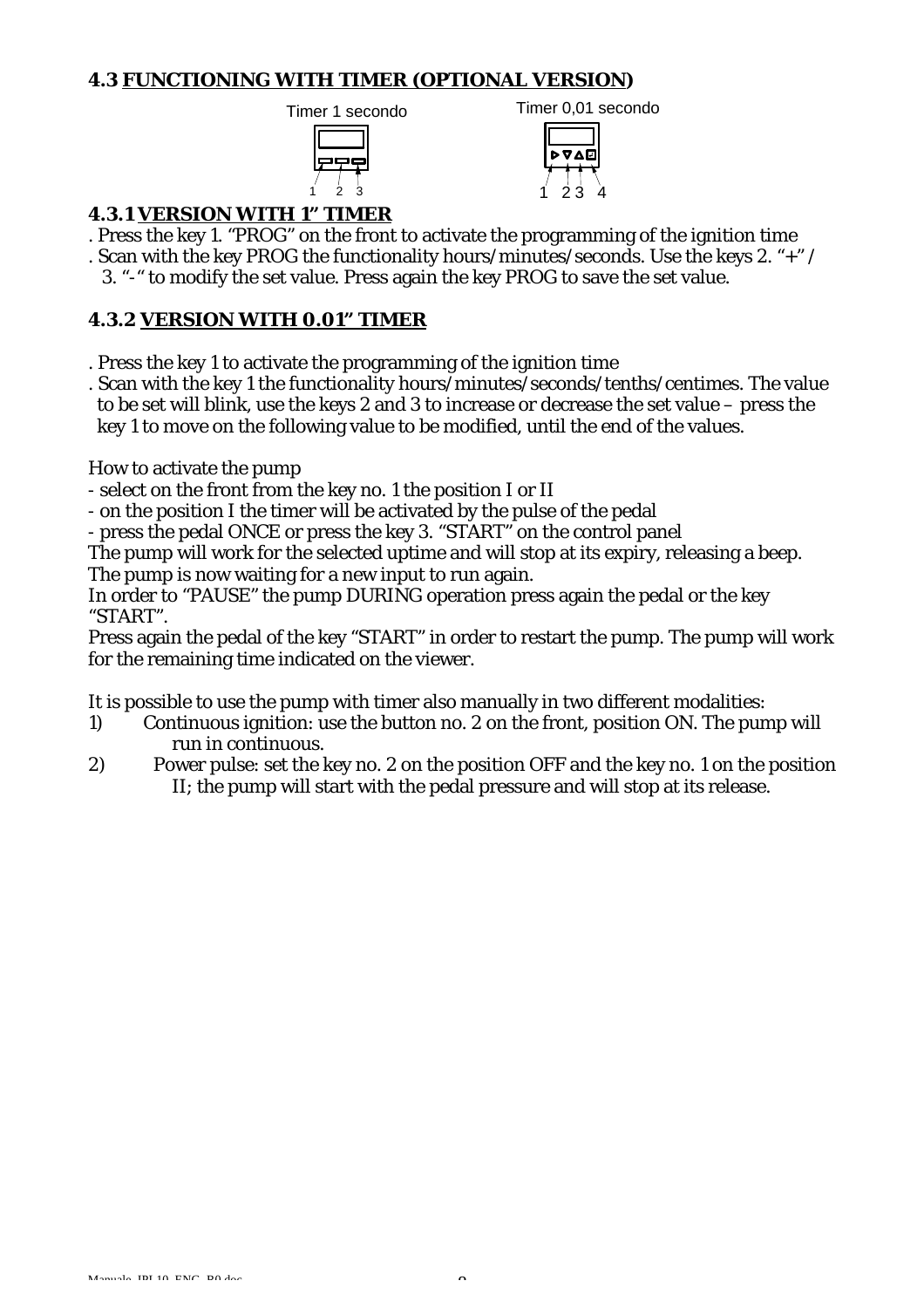# **4.4 FUNCTIONING PROBLEMS**

| <b>PROBLEM</b>               | <b>POSSIBLE CAUSE</b>                             | <b>CORRECTIVE ACTION</b>                          |
|------------------------------|---------------------------------------------------|---------------------------------------------------|
| 1. The pump doesn't<br>start | a. the cable is not connected                     | connect the cable                                 |
|                              | b. burnt/defective fuse                           | change the fuse                                   |
|                              | c. the rotor is blocked due to<br>wrong assembly  | assemble correctly                                |
| 2. the tube is mashed        | Wrong tube dimensions or the                      | Use the appropriate tube or                       |
| and the range is reduced     | tube is worn                                      | replace it                                        |
| 3. The range of the pump     | a. the tube material is not                       | Use the tube suitable for the                     |
| is incorrect                 | compatible with the liquid                        | product                                           |
|                              | b. dirty rolls                                    | Disassemble the pumping<br>head and clean it      |
|                              | c. wrong tube dimensions                          | Use the appropriate tube                          |
|                              | d. The pumped product is<br>very viscous          | Use the appropriate tube                          |
| 4. The pumps stops           | There was an overload and Switch the pump off and |                                                   |
| during work                  | the fuse is burnt                                 | solve the overload cause, then<br>change the fuse |
|                              |                                                   |                                                   |

## **Note: security fuses are placed in the power pack at the side of the pump**

## 4.5 **SWITCH OFF**

Switch off the pump setting the switch on the position OFF.

Disconnect the cable from the mains.

Should the pump be kept inactive for a long period (days or weeks), remove the tube from the pumping head.

If you don't remove the compression, the tube could permanently remain deformed with a consequent reduction of its performances and endurance.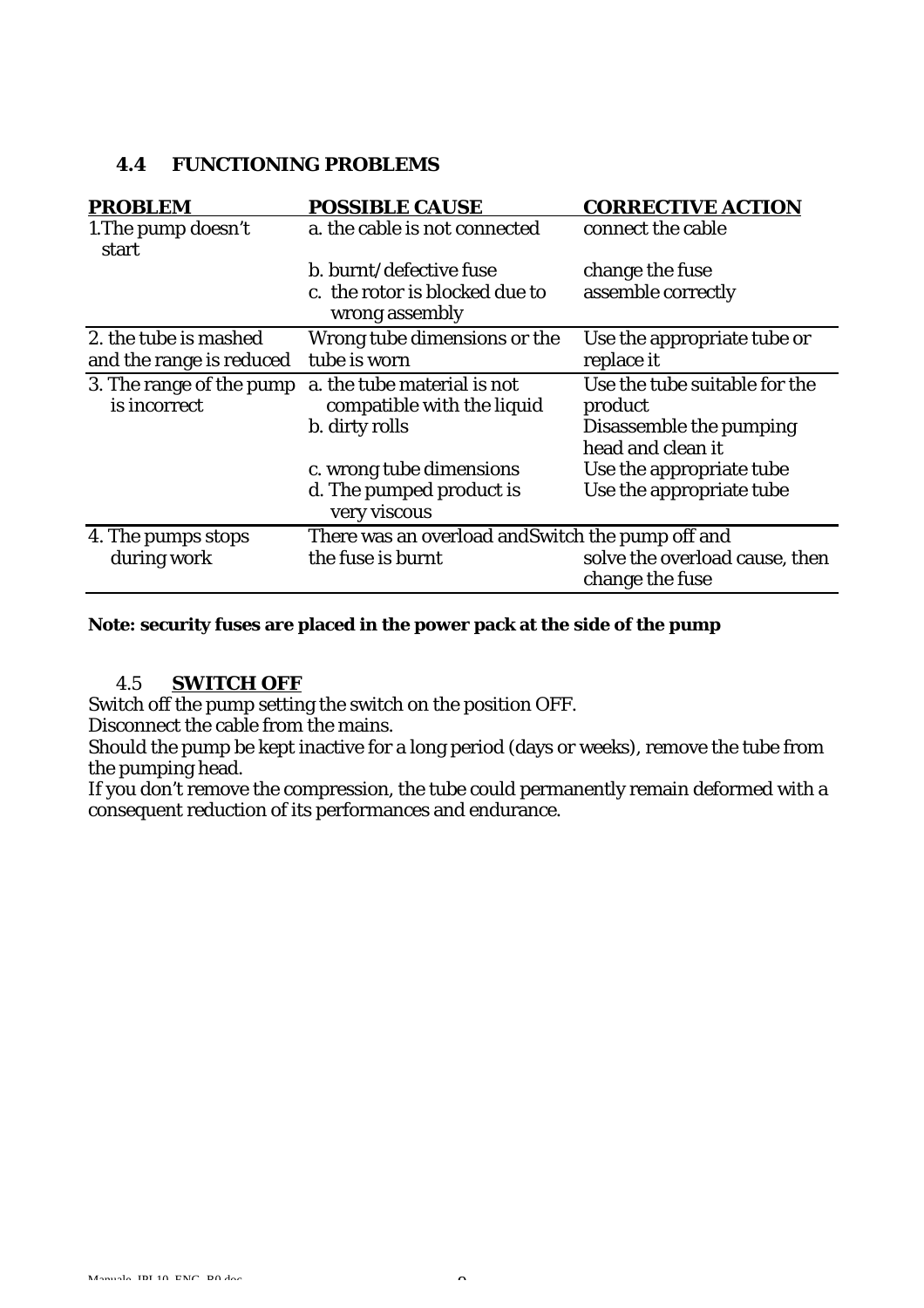# 5 **MAINTENANCE**

The performances of the **IPL 10** pump can be granted only if all the requested controls, the extraordinary maintenance and the repairs are made by our authorized staff.

# **5.1 CLEANING**

Use a water and delicate soap solution, with a smooth cloth, without abrasive to clean the surfaces and the control commands. Avoid to use degreasing or abrasive products, because they could irreversibly damage the surfaces.

Should the pump become dirty because of chemical products, etc., it will have to be immediately cleaned in order to avoid their hardening.

# **Never pour a liquid on the pump during the running or the cleaning!**

It is warmly recommended to proceed to an accurate cleaning of the pumping head after a long running period. Residual particles coming from the normal wear of the tube could adhere to the rollers, compromising their precise function.

Product residuals have to be regularly removed from the suction and delivery fittings, so that a correct flow of the product is assured, avoiding bottlenecks.

The motor module and the head bearings do not need any maintenance. **Never lubricate them!**

# **5.2 DISINFECTION/DECONTAMINATION**

The plastic case can be decontaminated in case of organic contamination, treating it externally with a disinfectant solution.

As far as disinfection is concerned, you have to act according to the current legislation. Contact the manufacturer before using cleaning and disinfecting methods which are different from the ones indicated in the present manual, because you could damage the pump.